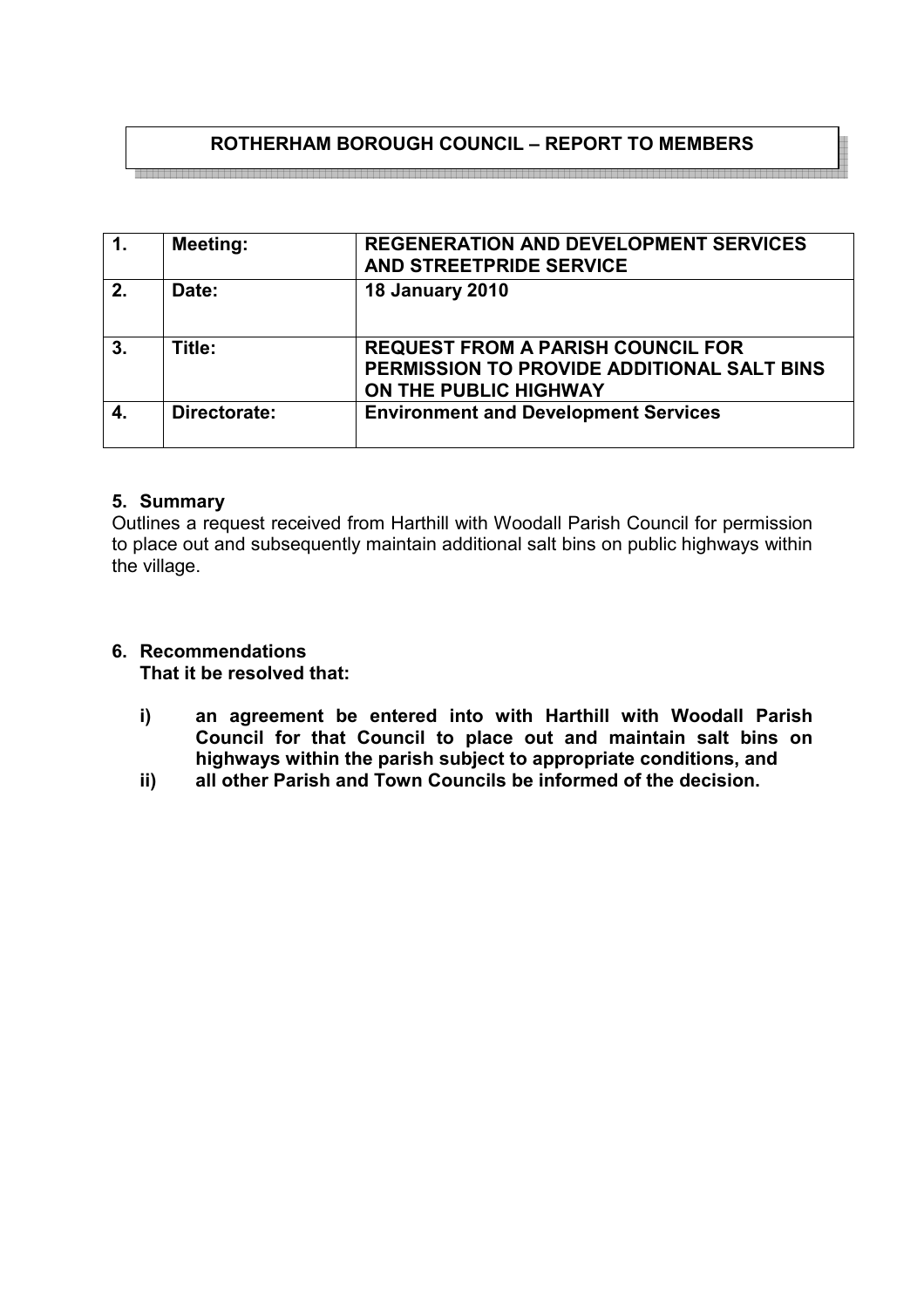## **7. Proposals and Details**

An application has been received from Harthill with Woodall Parish Council for permission for the Parish Council to place out and subsequently service salt bins at locations throughout Harthill. The Parish Council do not feel that the Borough Council provide an adequate Winter Service through the village and wish to supplement this by provision of additional salt bins.

There are 4 proposed locations:

- o Hard Lane at the junction with Northlands
- o Union Street at the junction with Serlby Lane
- o Whinney Hill at the junction with Crescent
- o At the end of Pryor Mede

These sites do not meet the criteria used for the Council to provide and maintain bins ourselves.

There may well be interest from other Parish Councils to provide similar services on streets within their areas.

It is suggested that if agreements with Town or Parish Councils are entered into for those Councils to provide and maintain salt bins in addition to those provided by the Borough Council then they should be subject to certain conditions:

- $\circ$  Locations put forward be subject to prior consultation with residents where the bins are proposed to be sited.
- $\circ$  Locations be agreed as suitable by Streetpride's enforcement officers prior to any application.
- o The bins should be clearly labelled as the property and responsibility of the Town / Parish Council.
- o The bins have a contact number for servicing or reporting problems.
- $\circ$  The bins should preferably be a distinctive colour from those provided by the highway authority (green is suggested).

If Cabinet Members agree to the request from Harthill with Woodall Parish Council then the winter services policy will require amendment as shown in the appendix attached.

#### **8. Finance**

There are no financial implications for the Borough Council

#### **9. Risks and Uncertainties**

Despite the measures to identify responsibility for the bins described above calls related to the bins can be expected to be received by Streetpride Connect. There may also be requests made to the Council for additional bins to be provided in similar situations citing these as a precedent.